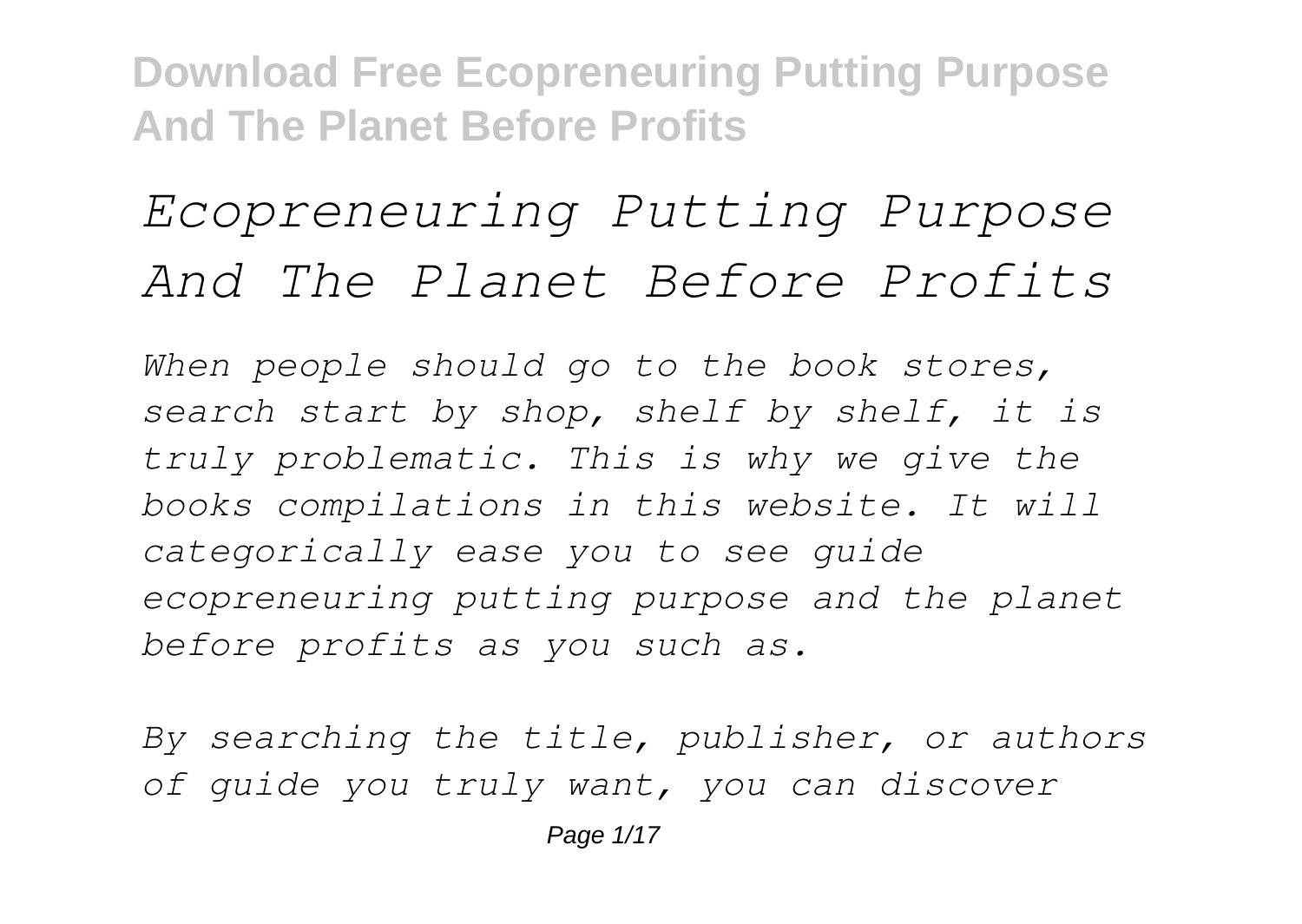*them rapidly. In the house, workplace, or perhaps in your method can be all best place within net connections. If you aspire to download and install the ecopreneuring putting purpose and the planet before profits, it is extremely simple then, since currently we extend the connect to buy and create bargains to download and install ecopreneuring putting purpose and the planet before profits fittingly simple!*

*At eReaderIQ all the free Kindle books are updated hourly, meaning you won't have to* Page  $2/17$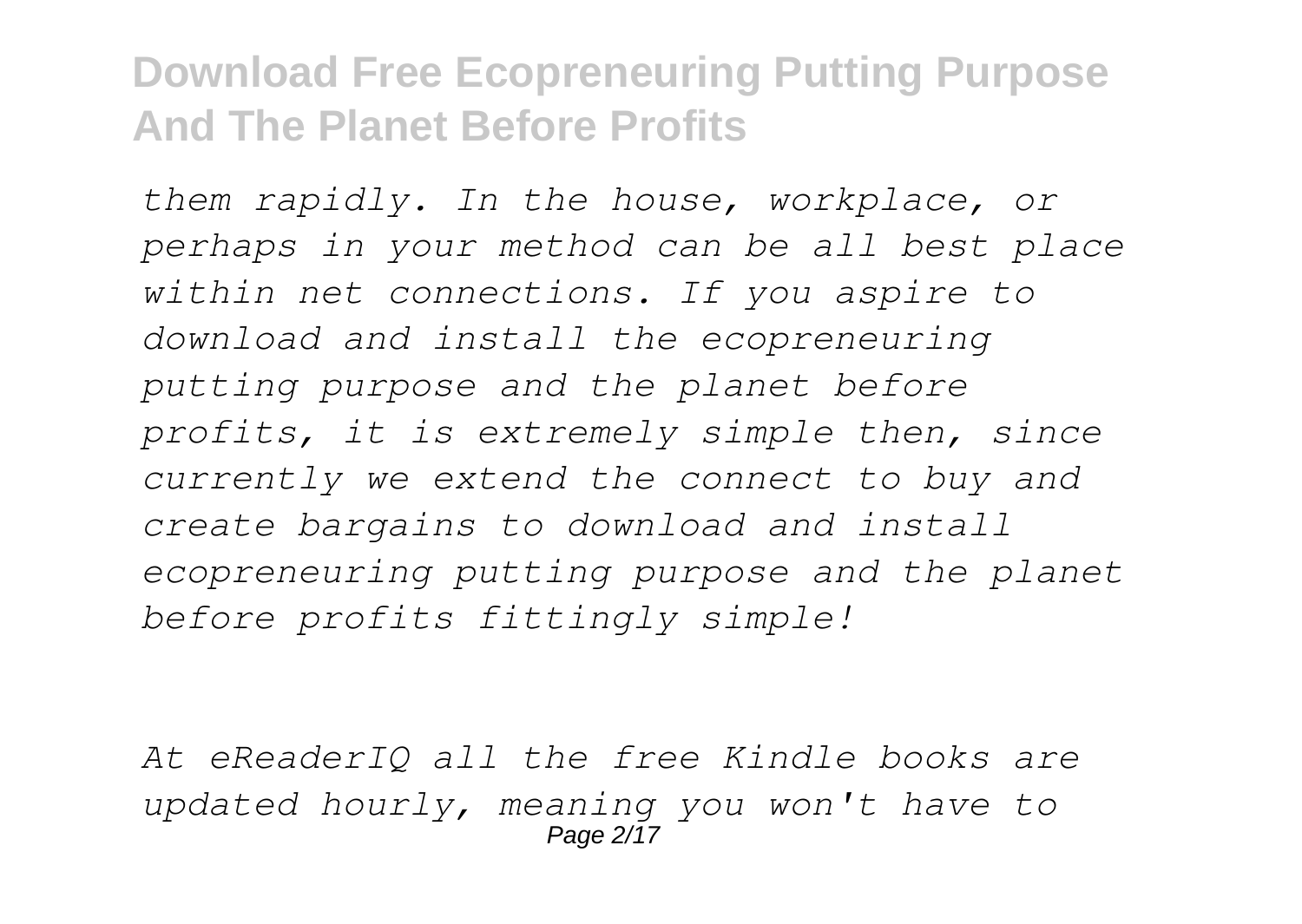*miss out on any of the limited-time offers. In fact, you can even get notified when new books from Amazon are added.*

*Download Ecopreneuring: Putting Purpose and the Planet ...*

*Ecopreneuring: Putting Purpose and the Planet Before Profits John and Lisa provide an outstanding presentation on green entrepreneurship and key tools for building a viable business. But one aspect they cover that's equally important, is how ecopreneuring is all about connecting your* Page 3/17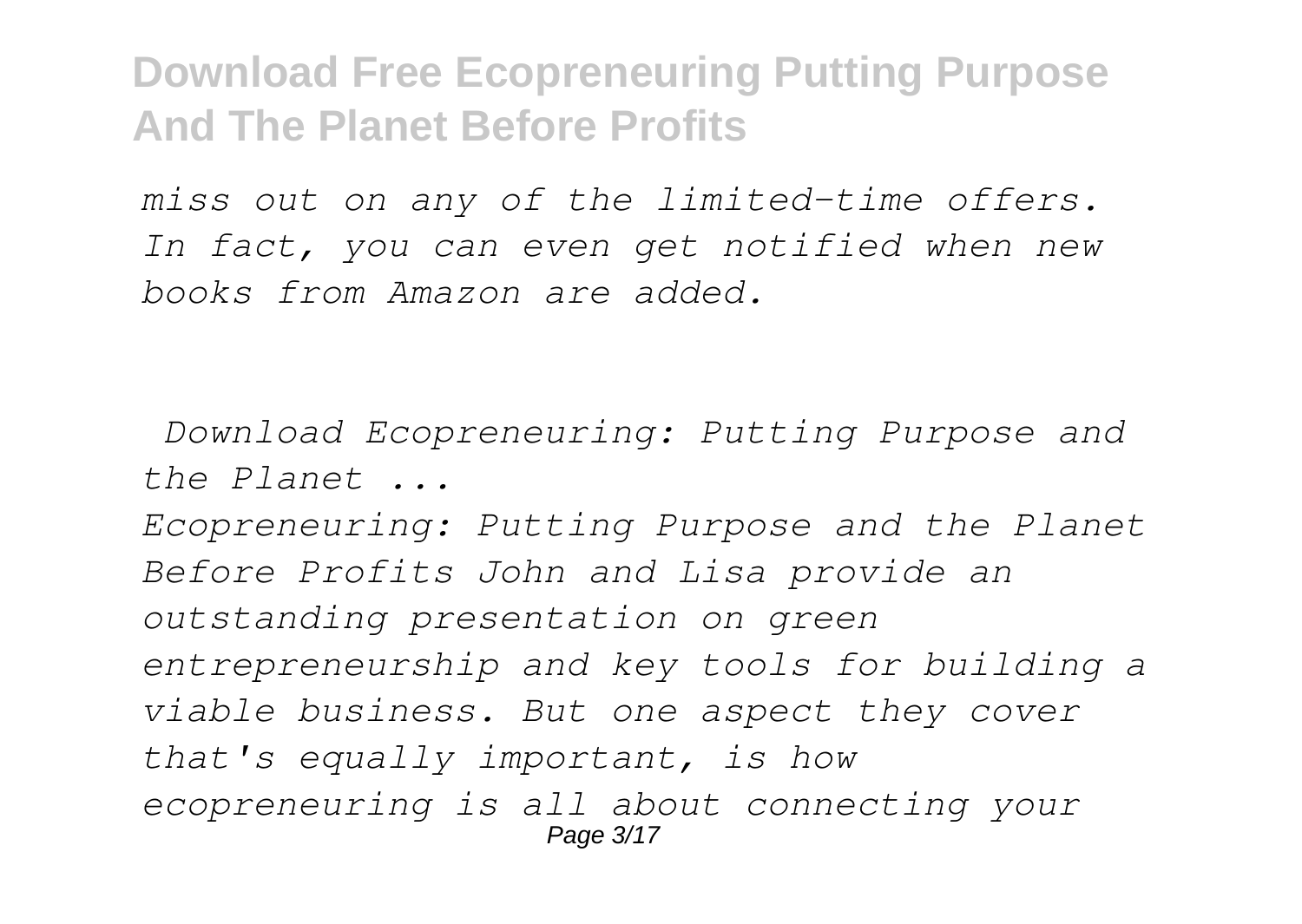*values and passion to a business endeavor.*

*ECOpreneuring: Putting Purpose & the Planet Before Profits Part 1 ECOpreneuring is a new economic model that sustains personal and environmental wellbeing.*

*Advance Praise for ECOpreneuring: Putting Purpose and the ... ECOpreneuring : putting purpose and the planet before profits. Illuminating a radically different approach to both working and living, the authors provide the necessary* Page 4/17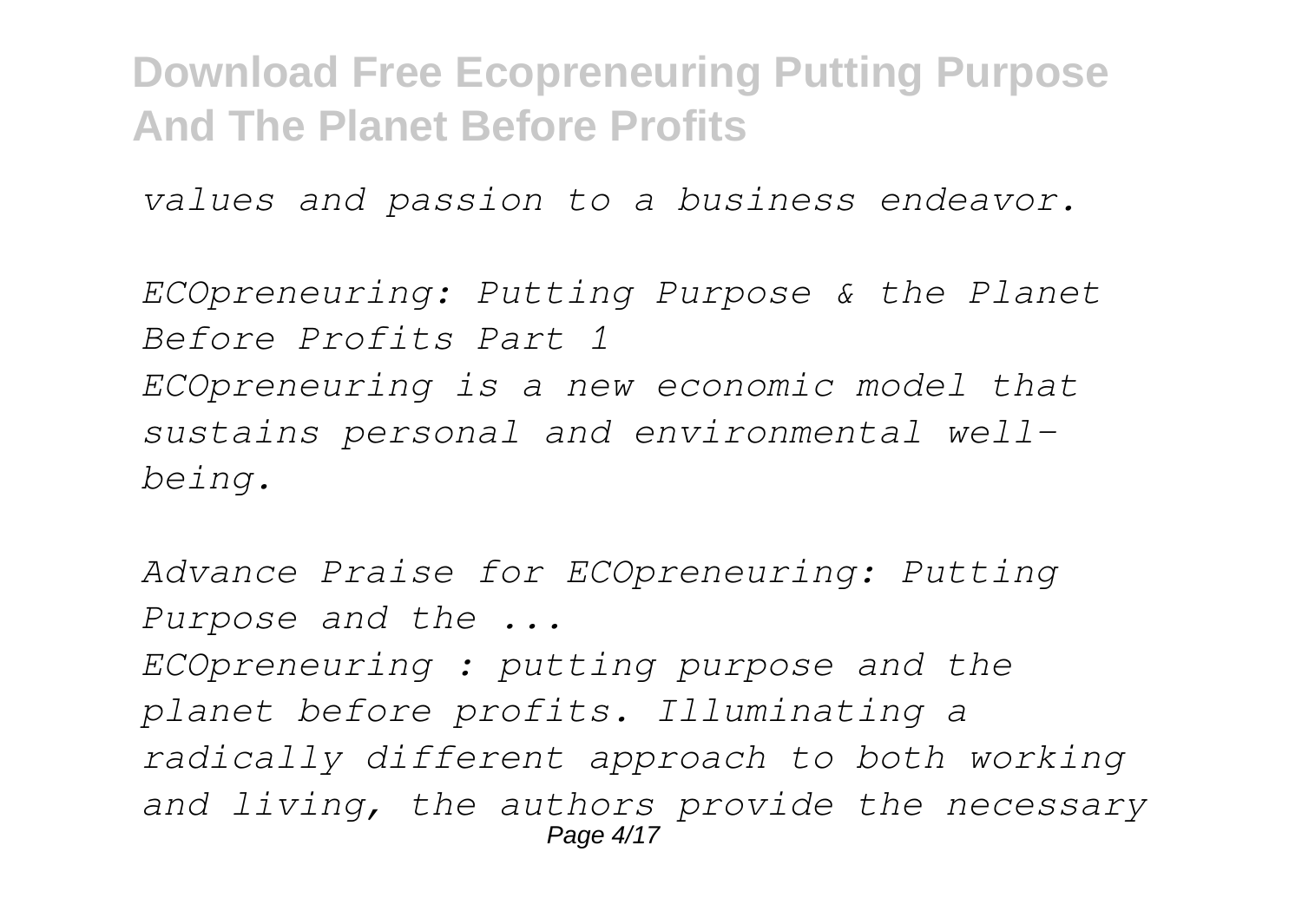*details to sort out what it means to live simply and sustainably in an economy that fosters life, not depletes it.*

*John Ivanko - Wikipedia ECOpreneuring: Putting Purpose and the Planet Before Profits Paperback – Jul 1 2008. by John Ivanko (Author), Lisa Kivirist (Author) Be the first to review this item. See all 2 formats and editions Hide other formats and editions. Amazon Price New from Used from ...*

*Ecopreneuring: Putting Purpose and the Planet Before ...*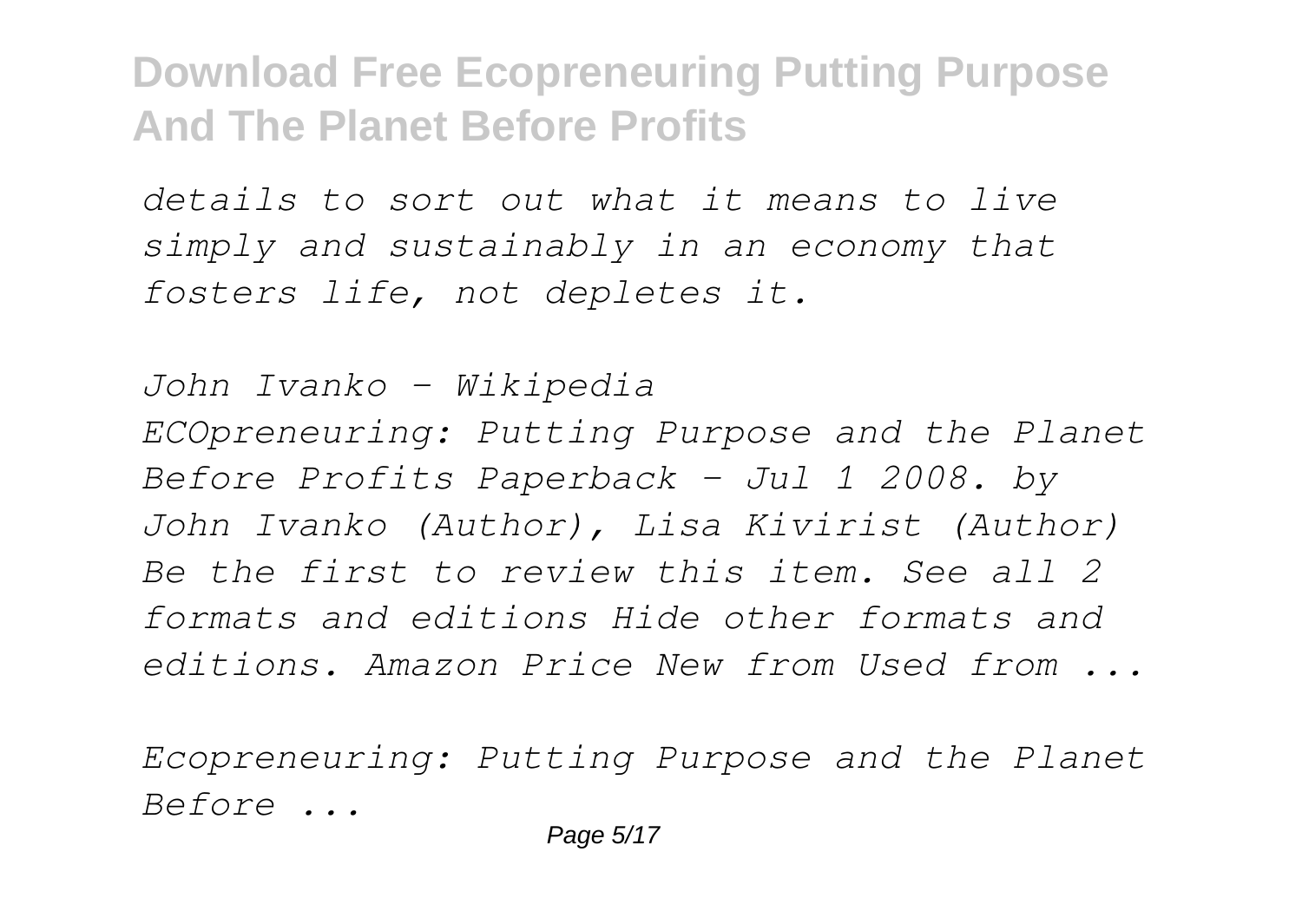*ECOpreneuring is for any one of the many emerging businesses and enterprises thriving in a restorative economy: renewable energy generation, ecological restoration, pollution mitigation, sustainable food and fiber production, fair trade models, healthcare for a rapidly aging population, ecotourism, caring for communities in need, natural building, green design and greentech.*

*Amazon.com: Customer reviews: Ecopreneuring: Putting ...*

*for ECOpreneuring. "There is gold in going green, and the same drive to make a buck that* Page 6/17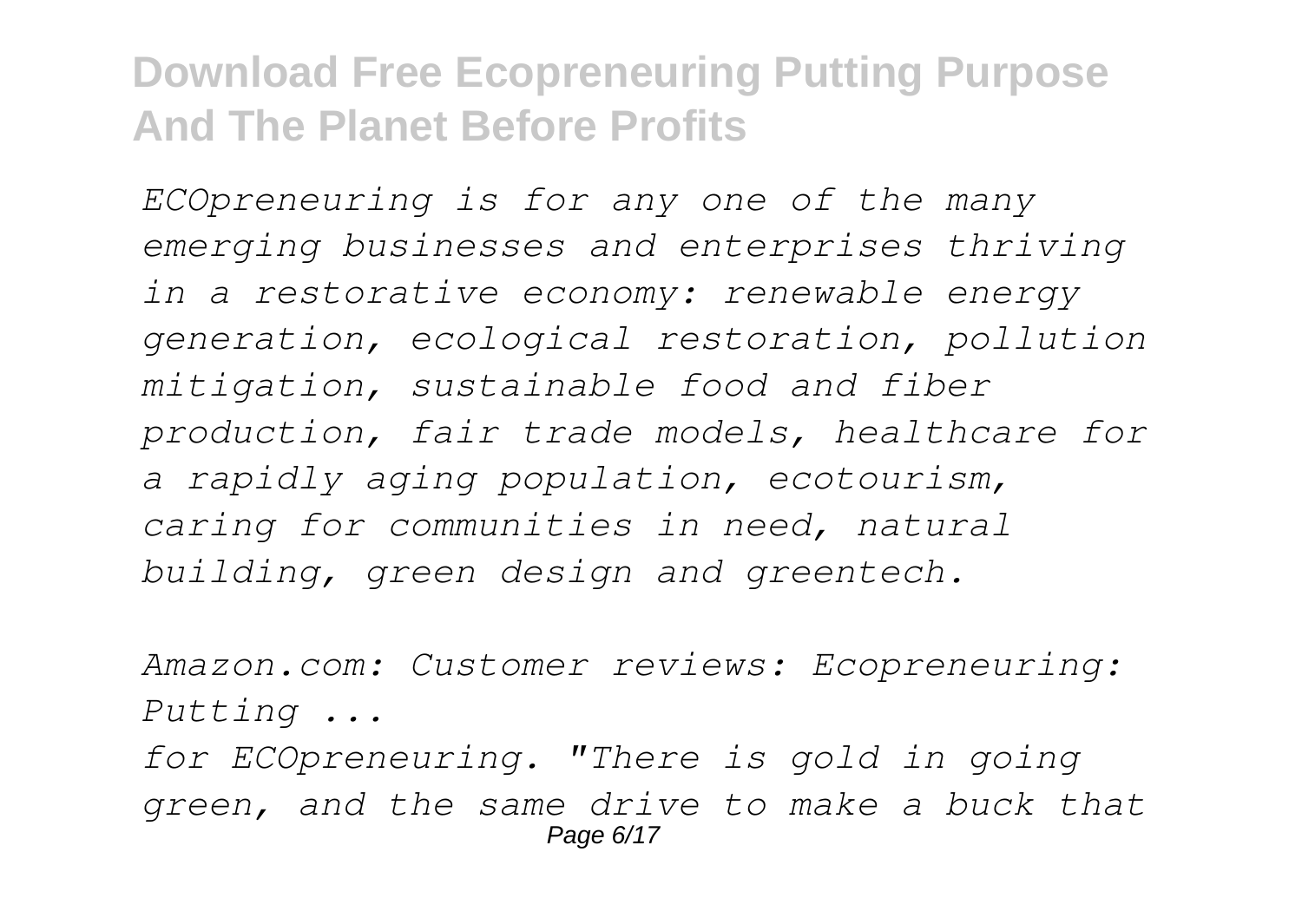*created global warming can now be harnessed to slow the carbon-based pollution that is overheating the planet. ECOpreneuring shows how we can harness our country's entrepreneurial spirit to avert global catastrophe and profit from doing so.".*

*Ecopreneuring Putting Purpose And The Ecopreneuring: Putting Purpose and the Planet Before Profits John and Lisa provide an outstanding presentation on green entrepreneurship and key tools for building a viable business. But one aspect they cover* Page 7/17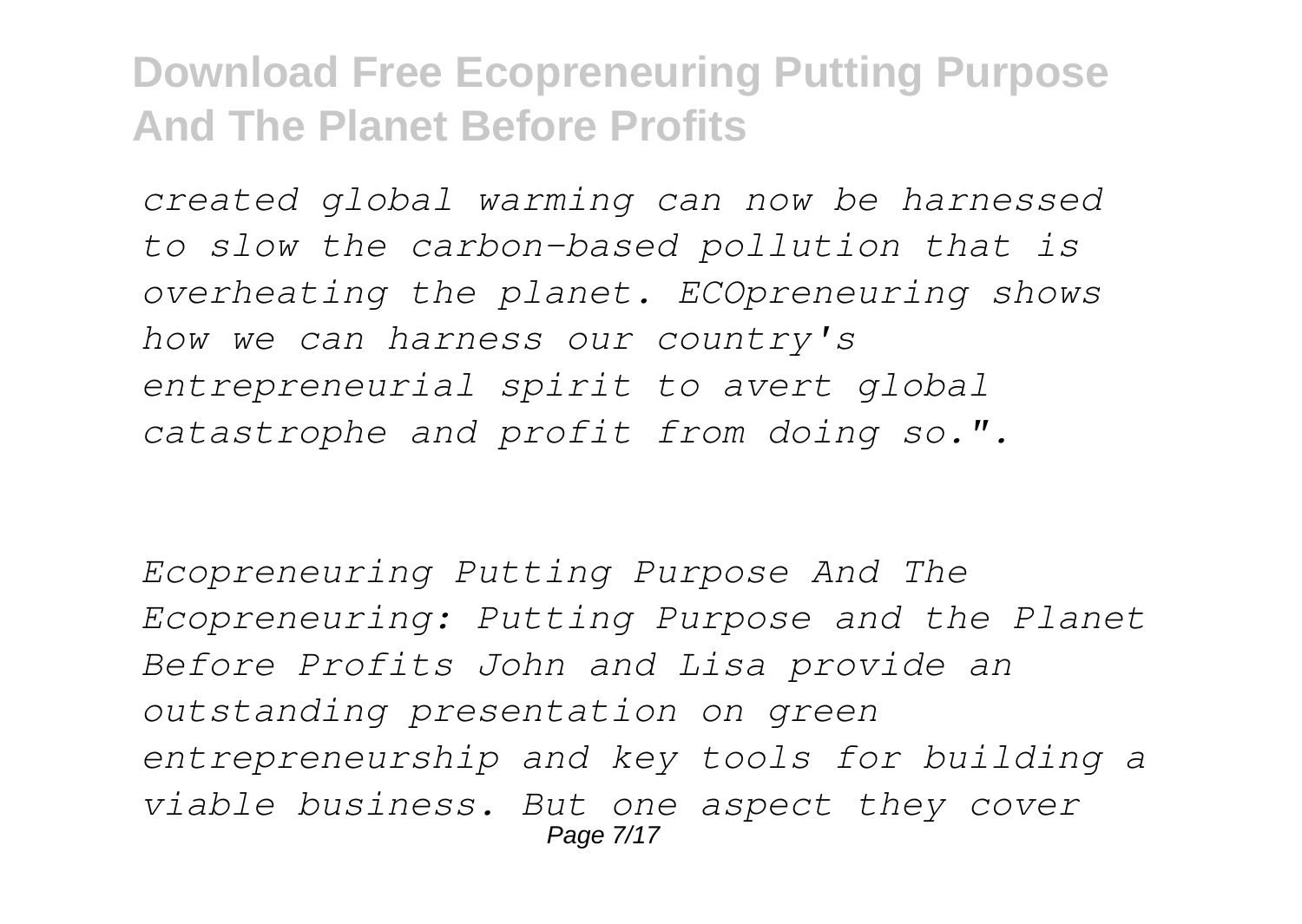*that's equally important, is how ecopreneuring is all about connecting your values and passion to a business endeavor.*

*Ecopreneuring: Putting Purpose and the Planet Before ...*

*Part small business manifesto, part personal finance primer, ECOpreneuring is essential reading for small business owners, prospective entrepreneurs, social entrepreneurs starting non-profit organizations and anyone who dreams of a livelihood based on independence, creativity, passion and a commitment to green practices* Page 8/17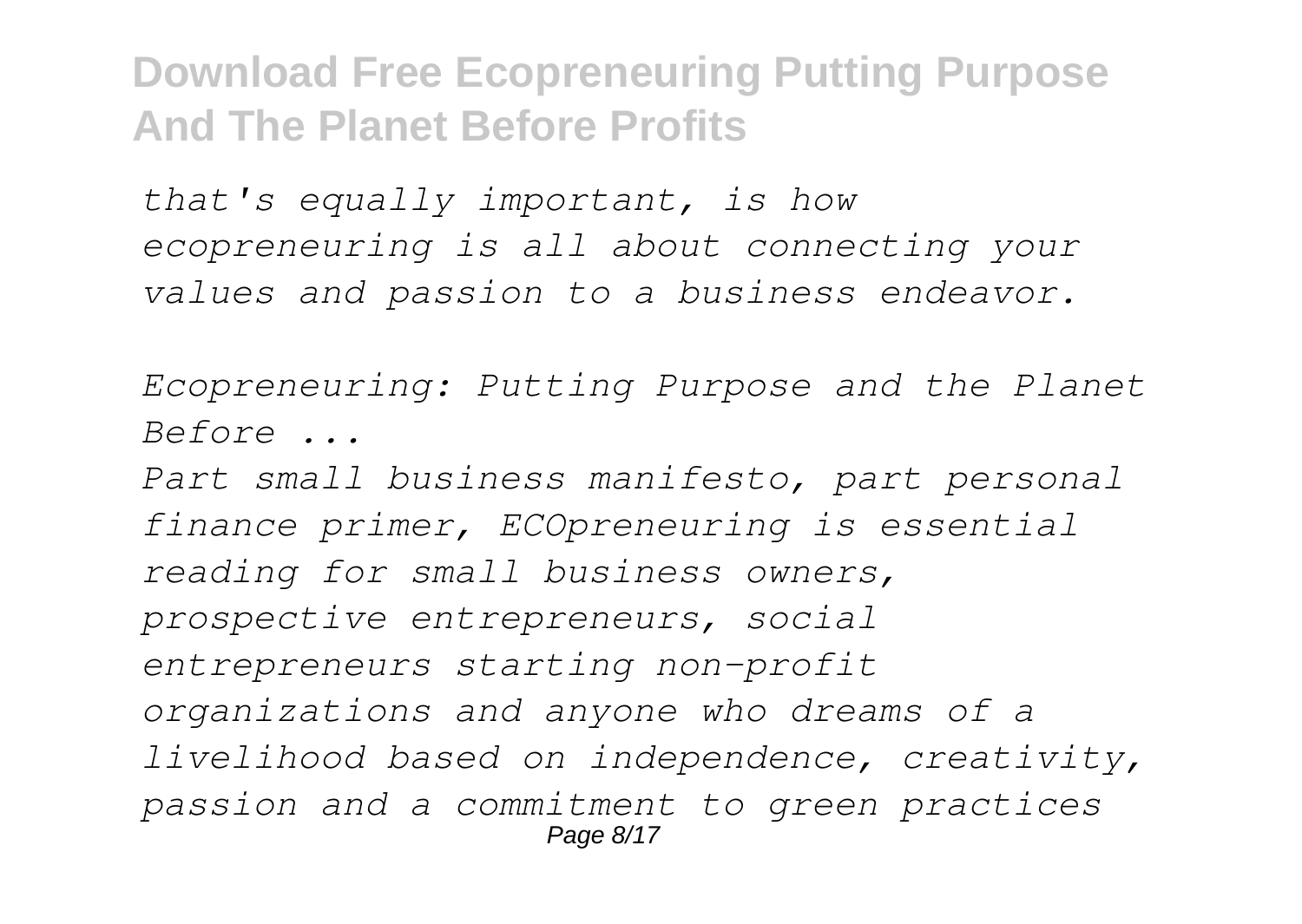*and sustainability.*

*ECOpreneuring: Putting Purpose and the Planet before Profits Ecopreneuring: Putting Purpose and the Planet Before Profits. Ivanko and Kivirist innkeepers, authors, and wearers of many other hats - truly walk the green talk, detailing the nitty-gritty of running a green business.*

*Putting Purpose Planet For Sale - Fountain Pens*

*Ecopreneuring: Putting Purpose and the Planet* Page  $9/17$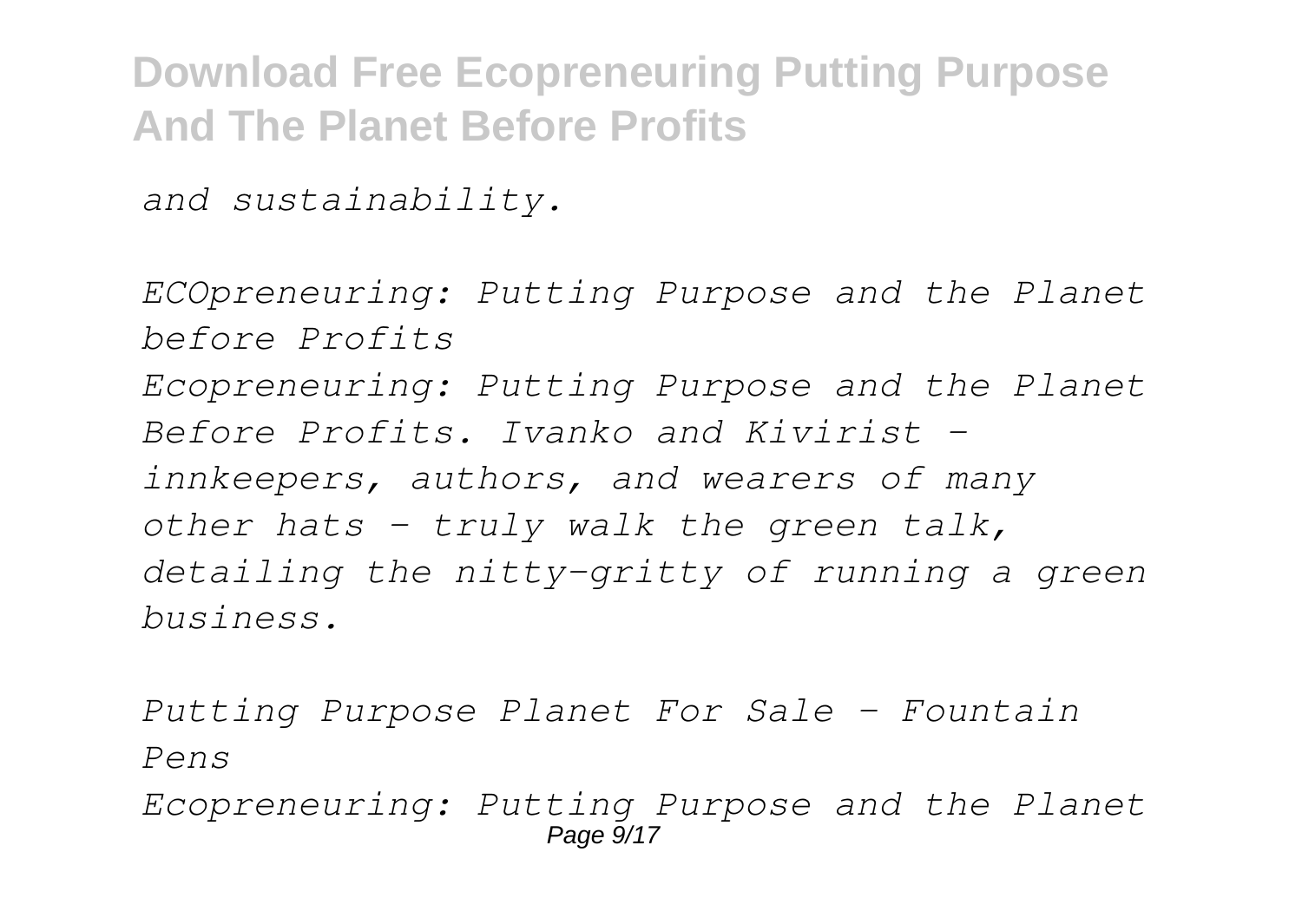*before Profits Part small business manifesto, part personal finance primer, ECOpreneuring dives into what being green means in the 21st Century and why small, ecopreneurial businesses are essential to recreating a better world.*

*ECOpreneuring : putting purpose and the planet before ... ECOpreneuring lays out a blueprint for making nicely being, happiness and abundance an integral part of the work we do. Reviewed by Jeff McIntire-Strasburg, Sustainablog Extremely efficient social developments in* Page 10/17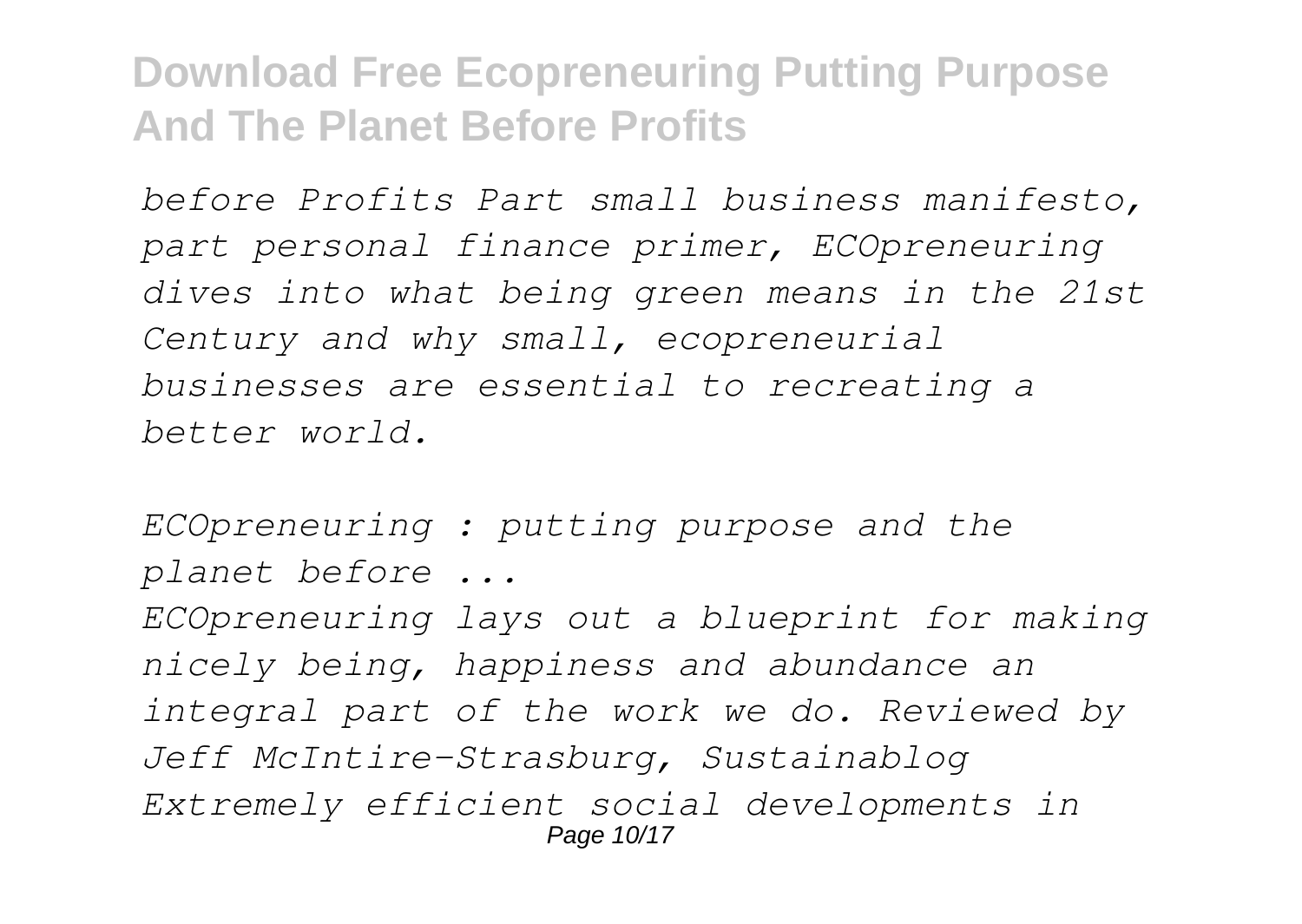*the direction of inexperienced dwelling, relocalization,...*

*Ecopreneuring: Putting Purpose and the Planet Before ...*

*ECOpreneuring: Putting Purpose & the Planet Before Profits Part 1 Iowa Renewable Energy Association. ... Hypnosis for Finding Your Life's Purpose (Higher Self Guided Meditation Spirit Guide ...*

*ECOpreneuring | University Place | PBS Ecopreneuring: Putting Purpose and the Planet Before Profits by John D. Ivanko - free* Page 11/17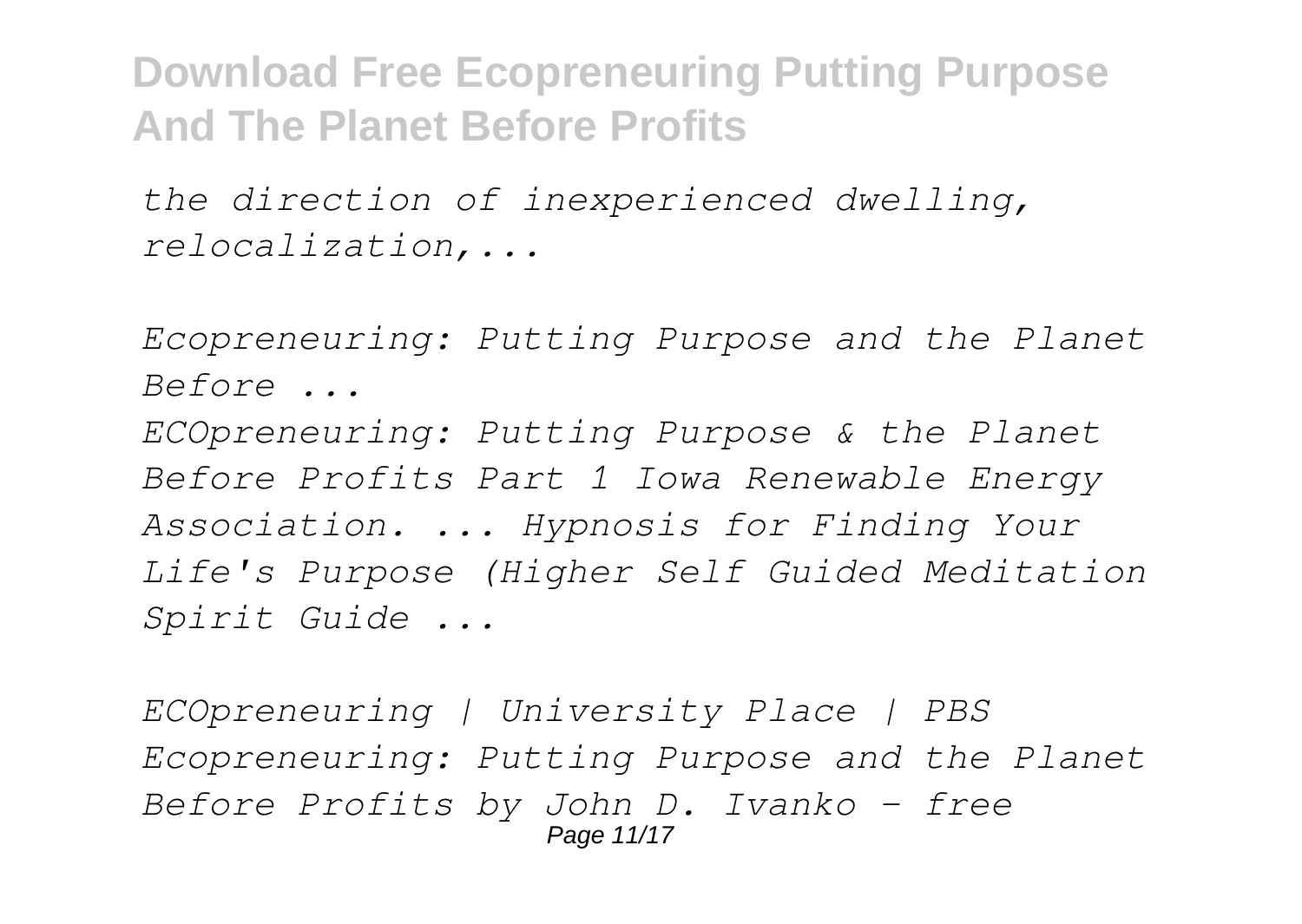*biblio data, cover, editions and search download links for e-book.*

*ECOpreneuring: Putting Purpose and the Planet Before ...*

*Ecopreneuring Putting Purpose And Planet Before Profits Ivanko Pb 2008 Signed. Ecopreneuring Putting - \$4.97. Ecopreneuring Putting Purpose And The Planet Before Profits By Ivanko, John . Ecopreneuring Putting - \$4.97. Ecopreneuring Putting Purpose And The Planet Before Profits By Ivanko, John .*

*Preview: ECOpreneuring: Putting Purpose and* Page 12/17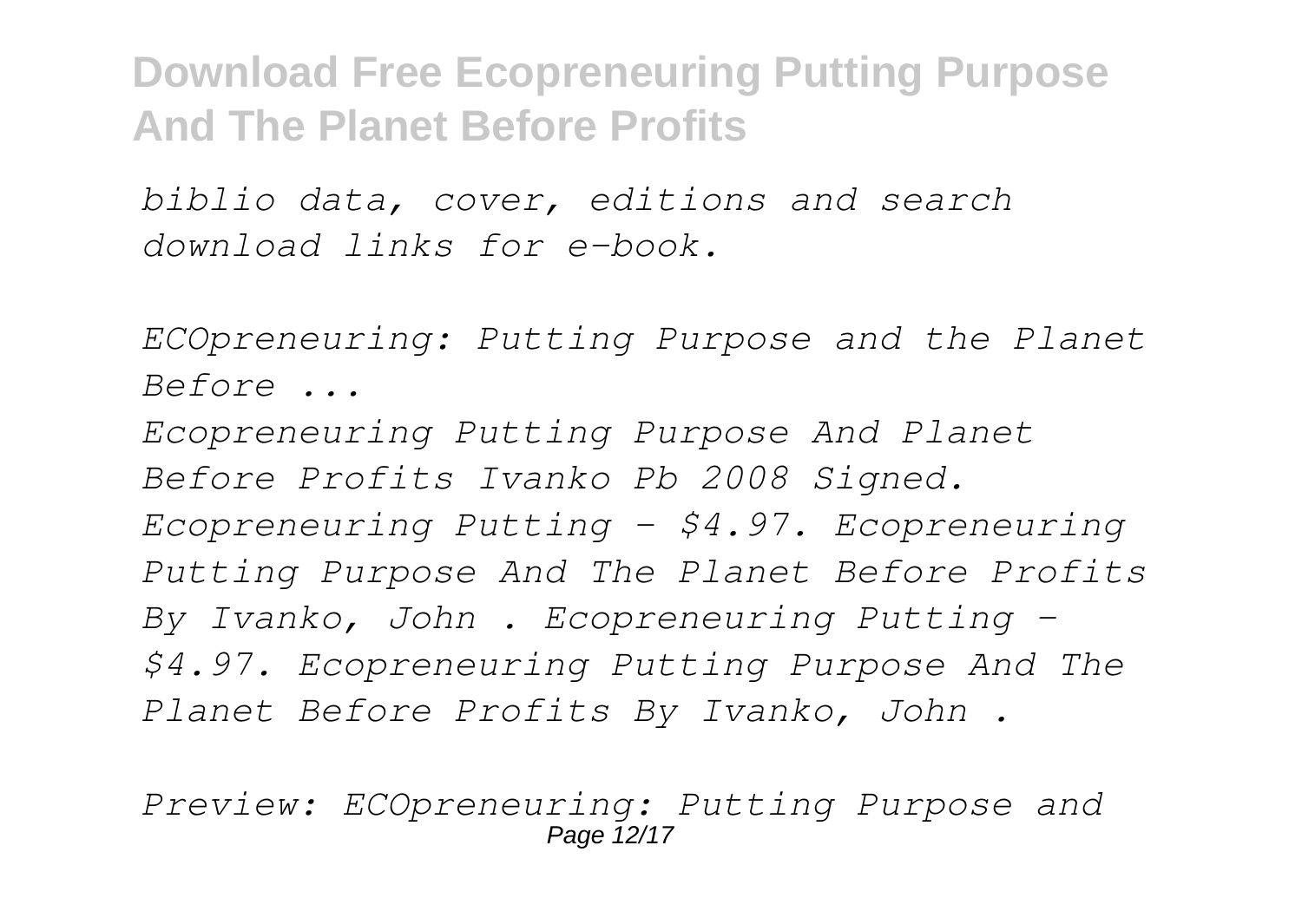*the Planet ...*

*ECOpreneuring : putting purpose and the planet before profits. [John D Ivanko; Lisa Kivirist] -- Powerful social trends toward green living, relocalization, and selfsufficiency have fanned the fires of would-be ecopreneurs in North America, driving a shift toward prioritizing purpose over ...*

*ECOpreneuring | MOSES John D. Ivanko (born October 1, 1966 in Michigan) is an author, entrepreneur, and writer. He is the co-owner and innkeeper of the award-winning Inn Serendipity Bed &* Page 13/17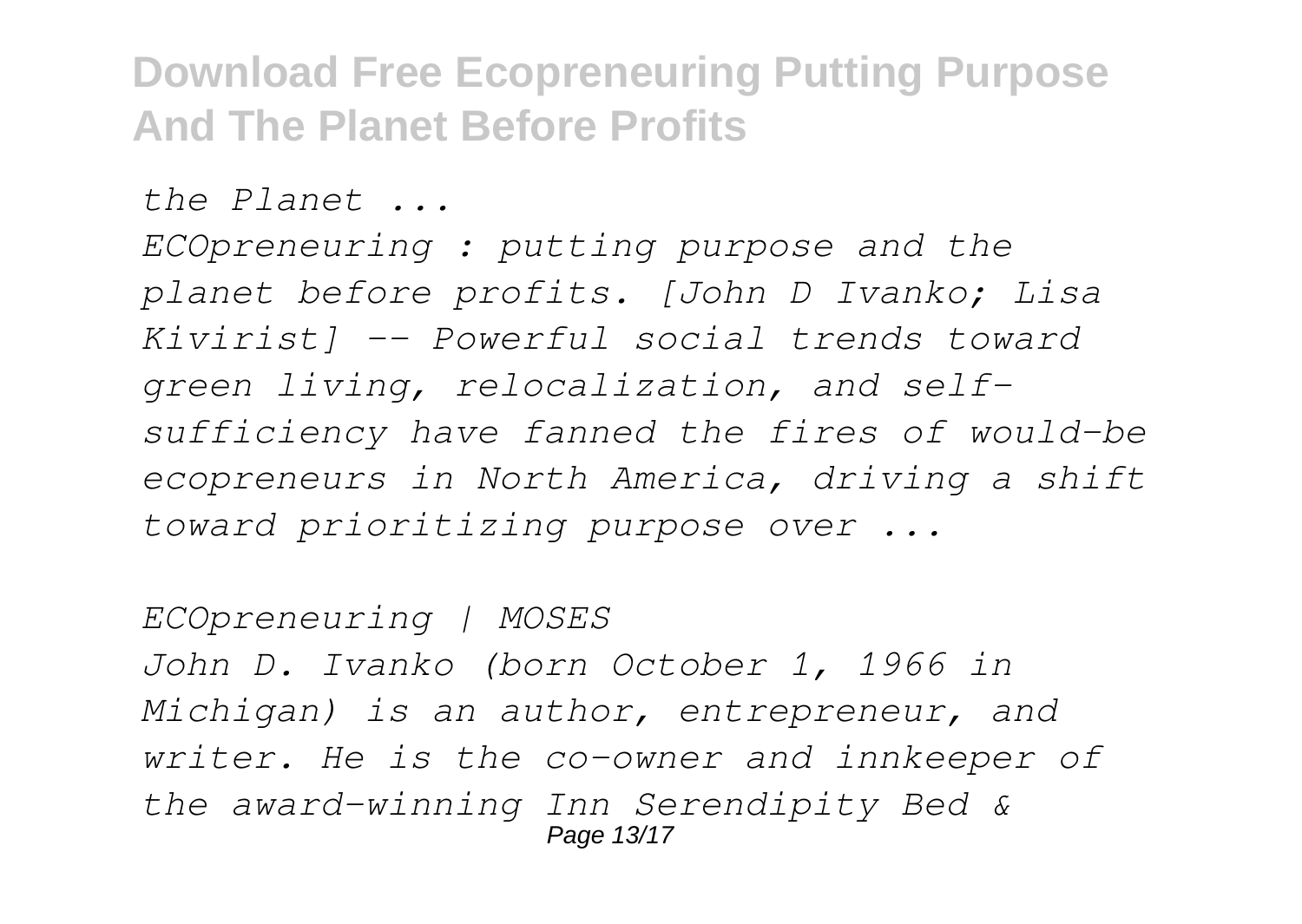*Breakfast, a small business completely powered by wind and solar energy generated on site. He co-authored Farmstead Chef, the award-winning ECOpreneuring...*

*Ecopreneuring: Putting Purpose and the Planet Before ...*

*Ecopreneuring: Putting Purpose and the Planet Before Profits John and Lisa provide an outstanding presentation on green entrepreneurship and key tools for building a viable business. But one aspect they cover that's equally important, is how ecopreneuring is all about connecting your* Page 14/17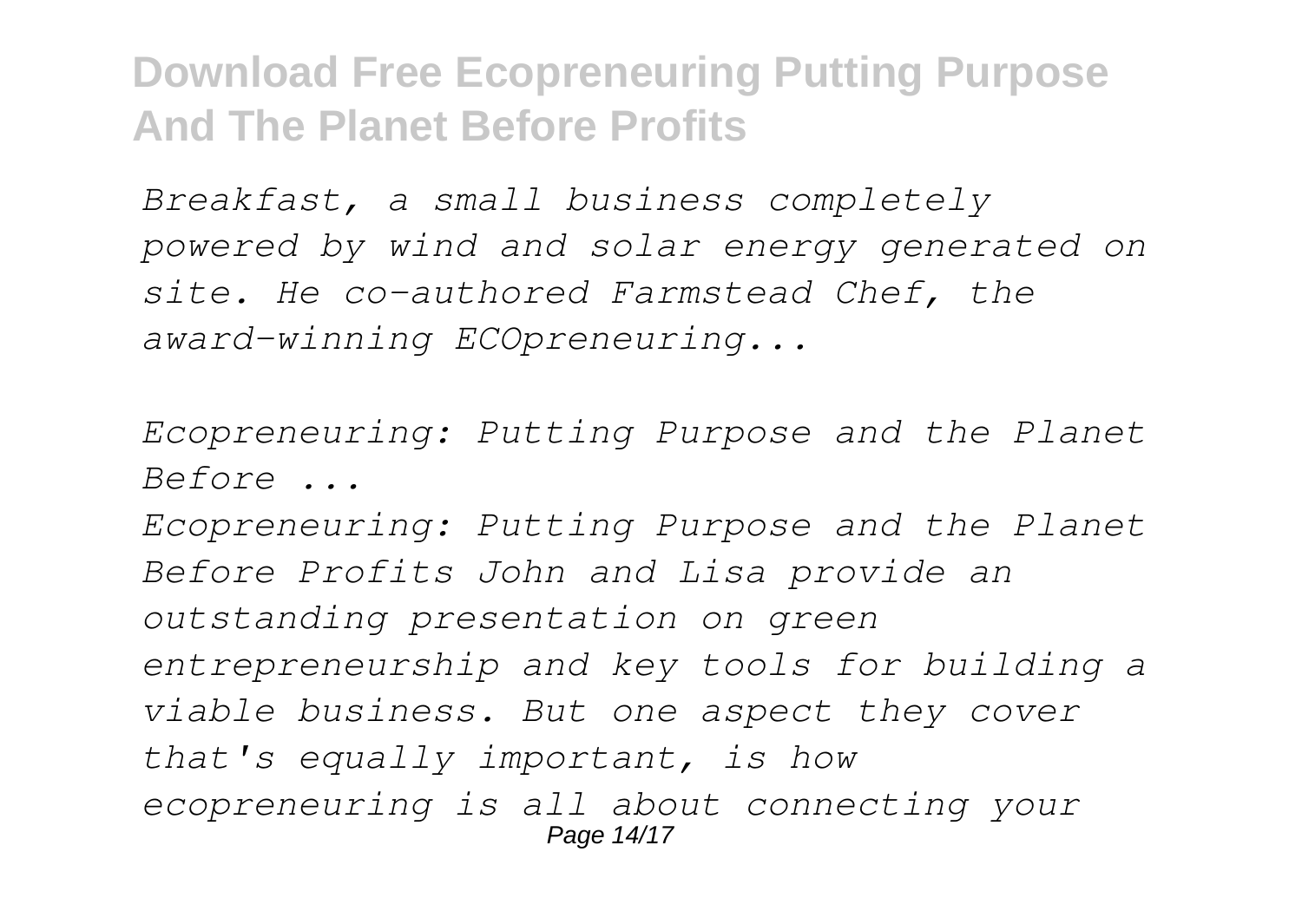*values and passion to a business endeavor.*

*Amazon.com: Ecopreneuring: Putting Purpose and the Planet ...*

*In addition to sharing their own success, and the stories of others, ECOpreneuring is filled with practical information about starting and running a small green business. A potential ecopreneur will discover ideas on everything from bookkeeping to marketing, and the authors point to numerous other resources that will help you set up your company, and run your business without running afoul of tax codes, licensing agencies, or litigious* Page 15/17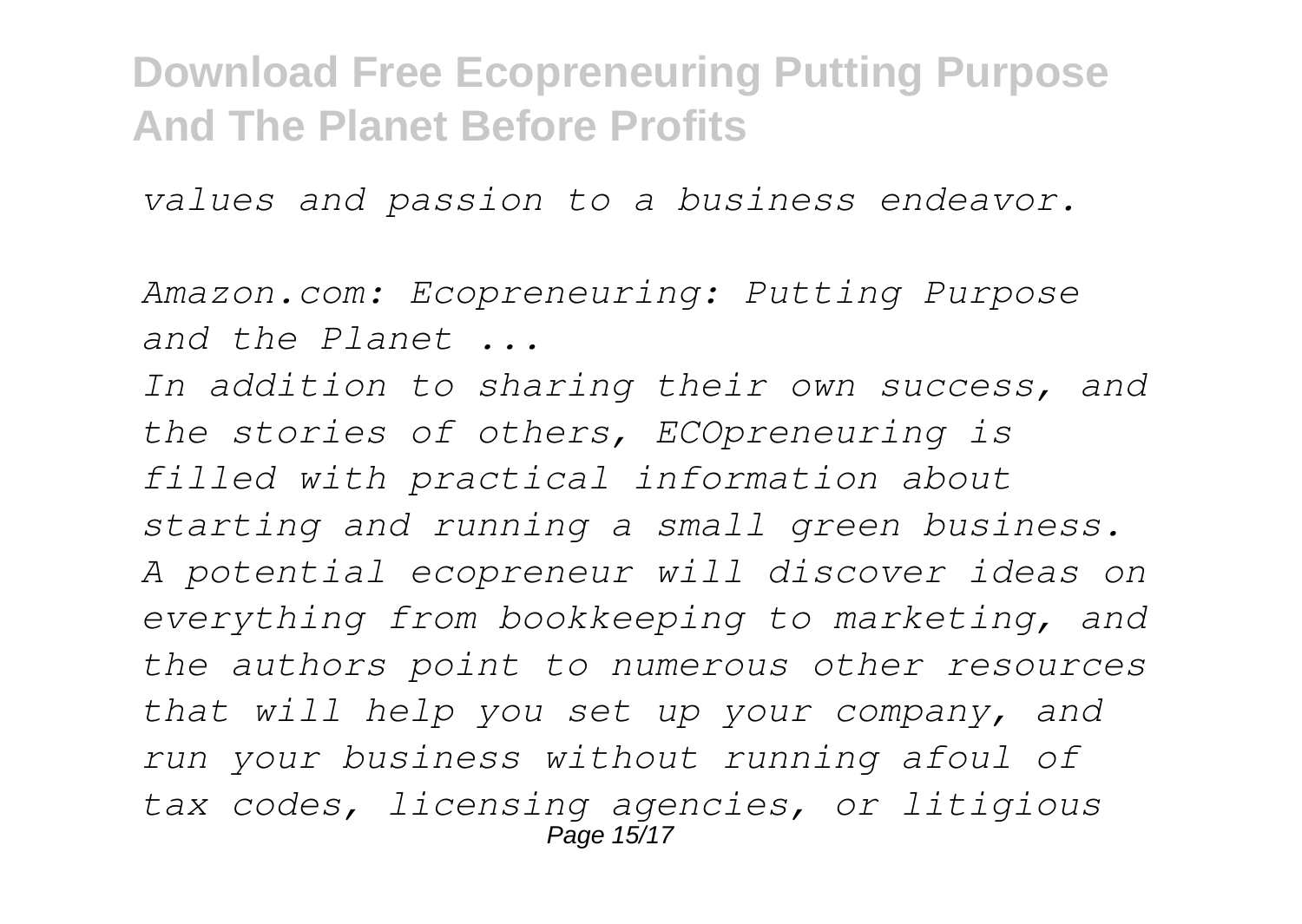*competitors.*

*ECOpreneuring : putting purpose and the planet before ... Description. 212 pages; by John Ivanko & Lisa Kivirist with forward by Bill McKibben; Putting Purpose and the Planet before Profits; Part small business manifesto, part personal finance primer, ECOpreneuring is essential reading for small business owners, prospective entrepreneurs, social entrepreneurs starting nonprofit organizations and anyone who dreams of a livelihood based on independence ...* Page 16/17